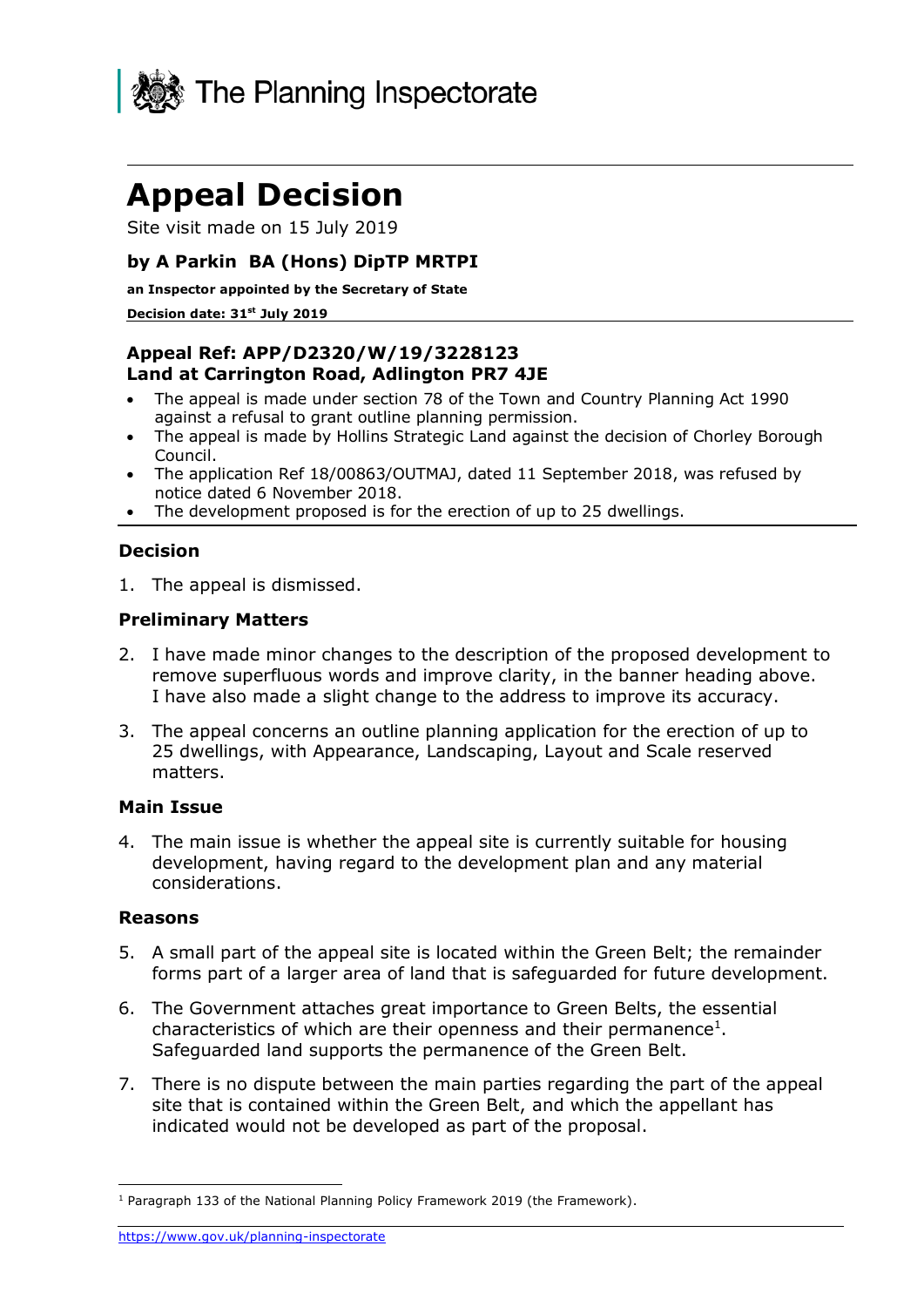- 8. There is also no dispute between the main parties that the appeal proposal would conflict with Policy BNE3: Areas of Land Safeguarded for Future Development Needs contained in the Chorley Local Plan - Site Allocations and Development Management Policies (2012-2026) (CLP), which was adopted in July 2015.
- 9. Policy BNE3 recognises that the appeal site, as part of a larger area *BNE3.3 - North of Bond's Lane, Adlington*, is suitable for development. However, it does not specify the type of development that would be suitable here. The policy states that to ensure *that the Green Belt boundaries should be long lasting* the appeal site *is safeguarded for future development needs beyond the plan period*. Such an approach is consistent with Paragraph 139 (c) of the Framework.
- 10. Paragraph 139 (d) of the Framework reaffirms that *safeguarded land is not allocated for development at the present time. Planning permission for the permanent development of safeguarded land should only be granted following an update to a plan which proposes the development.*
- 11. The appeal site comprises grassland with some trees, bushes and hedgerows, giving it a natural character that is not uncommon in urban fringe areas. This character and its current low-intensity agricultural use has little bearing on whether the site is suitable for housing development at the present time, and I give it very limited weight.
- 12. The location of the appeal site, next to existing housing in Adlington, a defined Urban Local Service Centre, also has little bearing on whether the site, as safeguarded land, is currently suitable for housing development and consequently I also give this very limited weight.
- 13. The statutory development plan for Chorley is contained in a number of documents, including the Central Lancashire Core Strategy (2012)<sup>2</sup> (CLCS) and the CLP. Policy 4 contained in the CLCS provides the housing requirements for the three Central Lancashire districts and requires a minimum of 417 new dwellings to be provided in Chorley each year, for the duration of the plan.
- 14. Policy 4 is more than five years old. Whilst I note from the evidence that the housing requirement for Chorley was considered at the examination of the CLP, the methodology and evidence for determining housing requirements has since changed.
- 15. The appellant's statement that the annual housing requirement for Chorley would increase from 417 units per annum to 634 units per annum from 2014<sup>3</sup>, using the standardised method of calculation, is not substantiated. In any event, it is not disputed that the Council has a 5-year supply of deliverable housing at present, and that the *presumption in favour of sustainable*  development contained in the Framework<sup>4</sup> is not therefore engaged.
- 16. With reference to past appeal decisions, in recent years neither Preston Council nor South Ribble Council has been able to demonstrate a deliverable 5-year

j

 $2$  For the purposes of the CLCS, Central Lancashire comprises the neighbouring districts of Preston, South Ribble and Chorley.

<sup>&</sup>lt;sup>3</sup> Paragraph 4.3 of the Appellant's Statement

<sup>4</sup> Paragraph 11 d)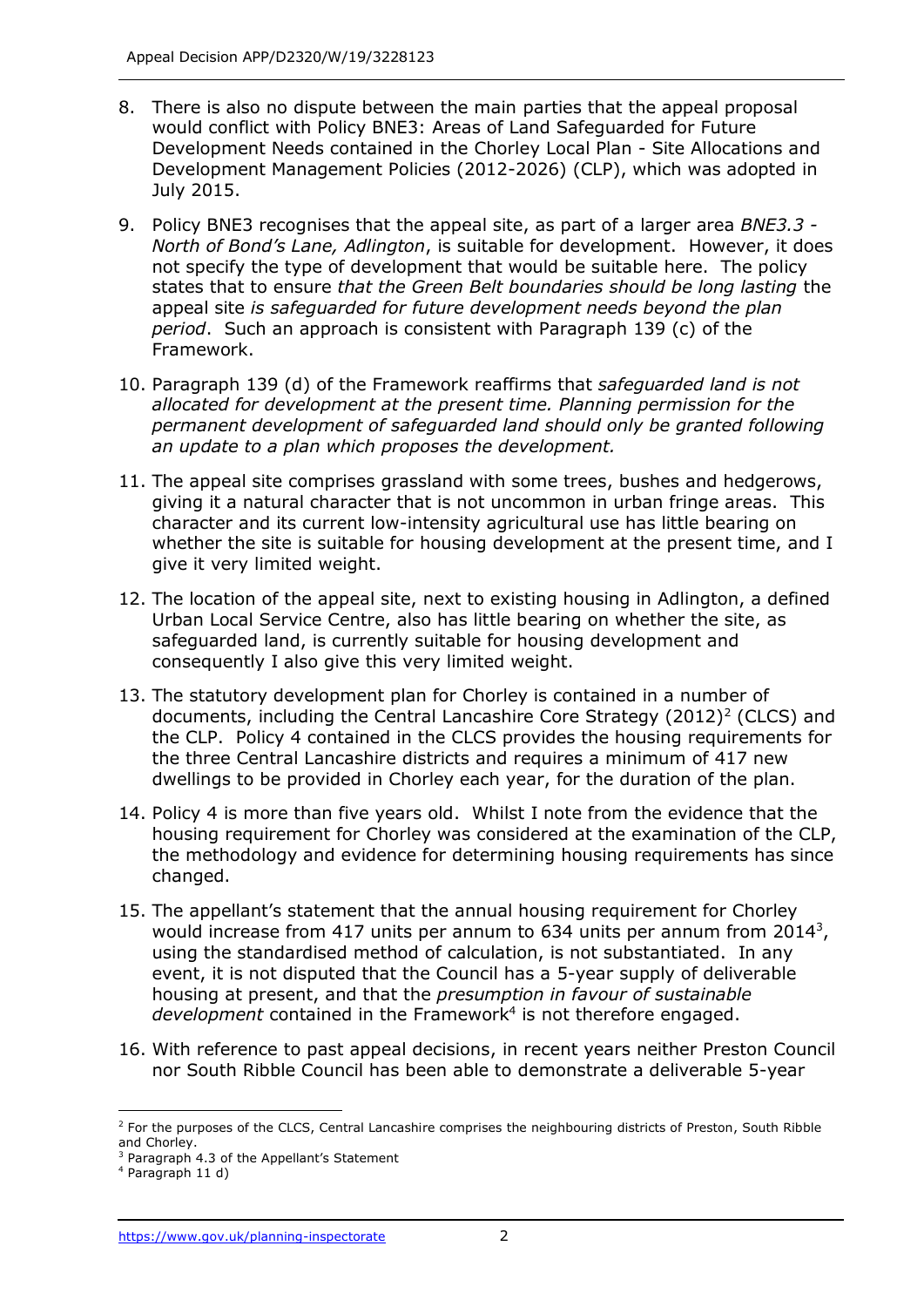housing land supply<sup>5</sup>. Notwithstanding the joint approach to managing housing supply contained in the CLCS, it is not evident that this would require Chorley to accommodate undersupply in the other Central Lancashire districts, and even if it were, whether this would be spatially focused with regard to policies in the development plan.

- 17. Bolton district, to the immediate south of Chorley district and adjoining Adlington is said to only have had a 3.1 year deliverable housing land supply in 2016/17<sup>6</sup> . I am not fully familiar with Bolton district, including its current housing land supply or the extent of any functional relationship it may have with either Chorley or the other Central Lancashire districts. Consequently, it is not evident that housing in Adlington would help meet any housing requirement in Bolton.
- 18. I note from the evidence that between 1 April 2010 and 31 March 2019, 5,370 dwellings were delivered in Chorley, a surplus of 1,455 dwellings against the CLCS requirement, including under-provision that existed at April 2010<sup>7</sup>. The Government's Housing Delivery Test 2018 Measurement figures<sup>8</sup> (HDT figures) also show that Chorley delivered 133% of its housing requirement between 2015/16 – 2017/18. The HDT figures for Preston indicate that some 2,026 new homes were provided between 2015/16 – 2017/18 – 252% of its housing requirement over this time; 926 new homes were provided in South Ribble over the same period – 126% of its housing requirement.
- 19. The delivery of new homes across the three Central Lancashire districts is currently exceeding the Government's calculated housing requirements and has also done so over the most recent 3-year period for which information is available.
- 20. The delivery of new homes is likely to vary over a plan period as has been the case so far in Central Lancashire. Notwithstanding past delivery rates, and that some larger housing schemes are approaching completion, there is no substantive evidence before me that causes me to question the delivery of the housing requirement for Chorley contained in the development plan.
- 21. For these reasons, the provision of up to 25 new housing units would have only limited weight. Whilst eight social housing units are proposed<sup>9</sup>, or 32% of the proposed dwellings, this is very similar to the 30% target specified in Policy 7 - Affordable Housing of the CLCS. In the absence of any substantive evidence of a particular need for social housing, I give this only limited weight.
- 22. No substantive evidence has been provided to show how the use of a small, inhouse construction firm for the proposal would be of particular benefit to the local economy, and I note that this is only an intention of the appellant. Consequently, I give this very limited weight.

j

<sup>5</sup> Ref: APP/N2345/W/15/3130341; APP/F2360/W/18/3198822; APP/N2345/W/17/3179105; APP/N2345/W/17/3179177.

 $6$  Ref: APP/N4205/W/15/3139219 - paragraph 11

<sup>7</sup> Housing Land Monitoring Report - May 2019

<sup>&</sup>lt;sup>8</sup> The HDT figures address whether the development plan for an area is 'up-to-date' in calculating its housing requirement.

<sup>&</sup>lt;sup>9</sup> The application form and the Council's officer report specify 8 social housing units, and I have used this figure, rather than the 9 units referred to in the appellant's statement,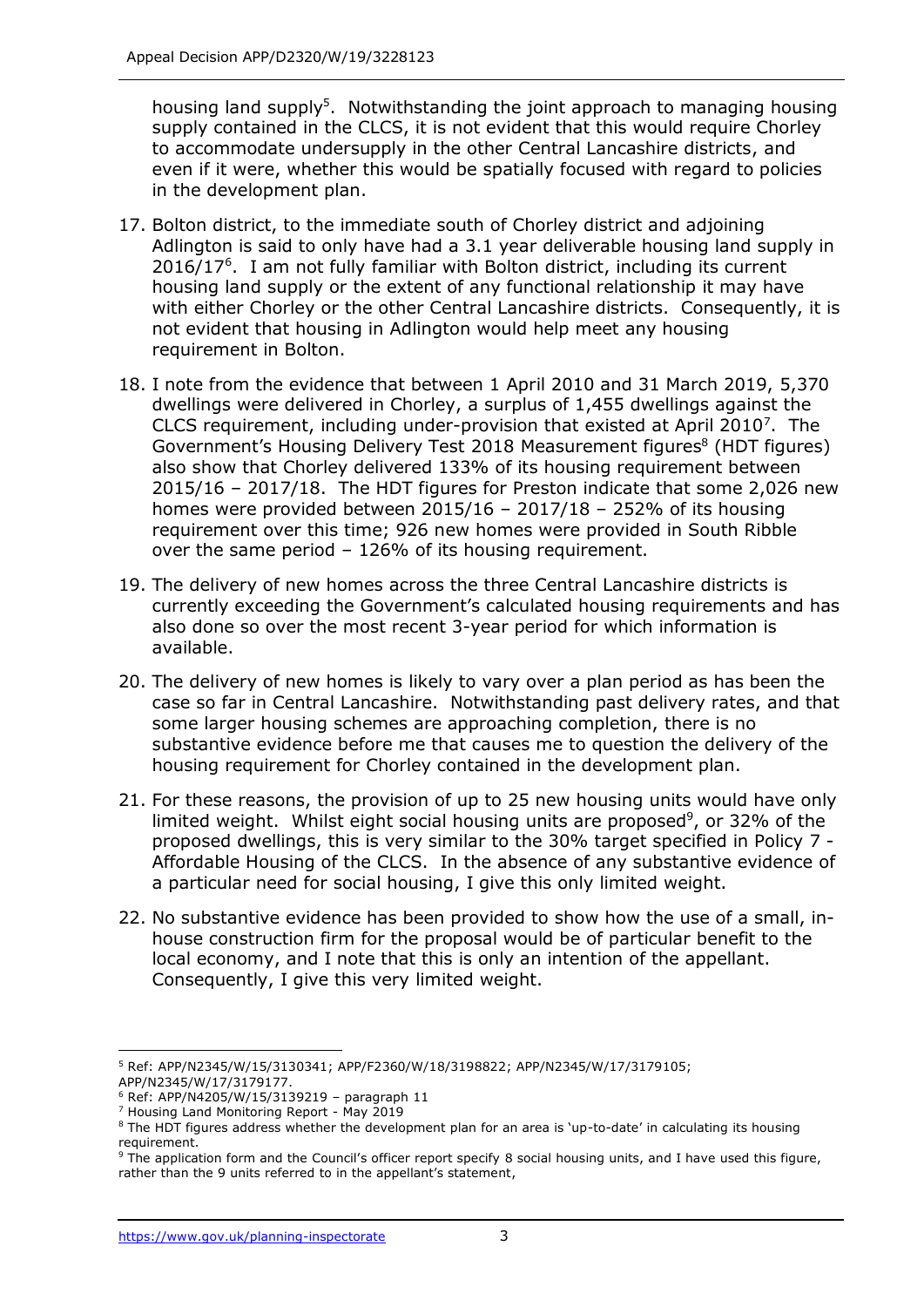- 23. The appellant has provided a certified copy of a signed Unilateral Undertaking (UU) in response to matters raised by the Council in its officer report regarding financial contributions towards public open space provision. However, the UU does not address the larger contribution<sup>10</sup> sought by Lancashire County Council towards the provision of 10 primary school places, set out in its *Education Contribution Assessment* dated 27 September 2018, in the evidence before me.
- 24. These contributions would be necessary to make the development acceptable in planning terms, are directly related to the development and are fairly and reasonably related in scale and kind to the development $11$ . However, and setting aside that the Council has a CIL Charging Schedule<sup>12</sup> and that the proposal would be chargeable development, the UU, in not addressing the financial contribution sought by the County Council, would not be sufficient to make the proposal acceptable in planning terms and I therefore give it very limited weight.
- 25. With reference to section 38(6) of the Planning and Compulsory Purchase Act 2004, none of the points raised by the appellant to support their scheme outweigh the harm that would be caused to the future sustainable development of Chorley and the wider Central Lancashire area, as set out in the development plan, and supported by the Framework.
- 26. For the reasons given above, the appeal site is not currently suitable for housing development and would therefore conflict with Policy BNE3.3 of the CLP and with the Framework, in this regard.

## **Other Matters**

- 27. The Preston, South Ribble and Lancashire City Deal, to which Chorley is not a party, contains housing figures which are partly dependent upon supportive investment, including in infrastructure, for their delivery. These housing figures are separate from the housing requirement identified in the development plan. They do not affect Chorley's housing requirement contained in the development plan and do not cause me to reach a different conclusion regarding this appeal.
- 28. Reference is made by both parties to a Memorandum of Understanding (MoU) between the three Central Lancashire districts concerning, amongst other things, the management of housing provision across the three districts prior to the adoption of a new Central Lancashire Local Plan, currently scheduled for June 2022. Neither the MoU, nor the joint Strategic Housing Market Assessment (SHMA) upon which it draws, causes me to question my conclusion with regard to this appeal, for the reasons given above.
- 29. The appellant has not provided any substantive evidence of trespassers encroaching onto the appeal site, or any harm caused as a result. This matter does not, therefore, cause me to reach a different conclusion with regard to this appeal.

 $\overline{a}$ <sup>10</sup> £157,533.10

<sup>&</sup>lt;sup>11</sup> Paragraph 56 of the Framework

<sup>12</sup> Adopted 16 July 2013